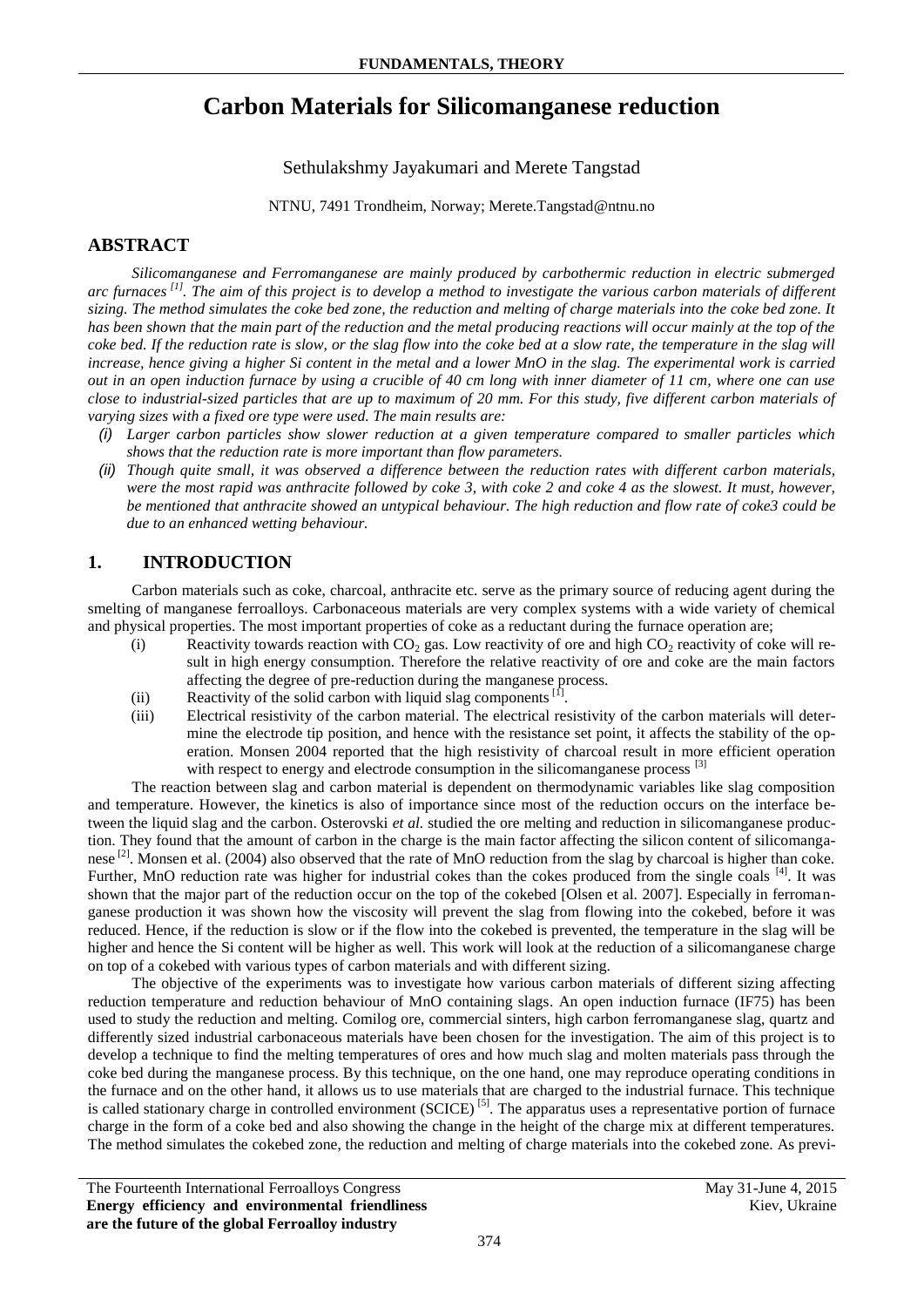ously mentioned, it has been shown that the main part of the reduction and the metal producing reactions will occur mainly at the top of the cokebed.

# **2. INDUCTION FURNACE EXPERIMENT**

To investigate the melting and reduction of manganese ores an induction furnace was used. The furnace has a maximum power supply of 75 kW, but the maximum power used in these experiments was 10-30 kW. A graphite crucible of 40 cm long with inner diameter of about 11.5 cm was used, where one can use close to industrial-sized particles that is up to maximum of 20 mm. Initially the crucible was filled by coke of desired size similar to the coke bed found in the industrial furnaces. Then a graphite tube of 50 cm long was placed just on the top of the coke bed for keeping the thermocouple to measure the temperature. On top of the coke bed, the charge mix of desired quantity is added, which is weighed out based on the chemical analyses of the ore. For the charge mix a mixture of commercial sinters, high carbon FeMn slag, quartz, and cokes were used. Then a coke layer is added on the top of the charge mix. These coke layers acts as an insulator which ensures that the charge is not re-oxidized. For each experiment 10 cm of coke bed, 7-9 cm of charge mix and 10 cm of top layer coke over the charge mix was used. A graphite block of 20 cm long and 10 cm in diameter is kept on the top of the crucible for measuring the change in height of the charge level at different temperatures. The complete set up for the experiment is shown in Figure 1 below.





The power was set initially to about 10-20 kW. The crucible was heated up to  $1200^{\circ}$ C to prereduce all the raw materials. The power was then reduced manually to 5kW to hold the temperature steady at  $1200^{\circ}$ C for 10-15 minutes. This was done to make sure that the ore was completely prereduced before the next set of heating. After the prereduction step the crucible temperature was increased until the target temperature of  $1600^{\circ}$ C was reached. During this process the prereduced ore will sinter, soften and melt with increasing temperature. As the melting and reduction occurs, the graphite block starts to move down. This shows that the reduced charge mix will start to drain into the coke bed. The change in the height of the charge level has been measured by a normal ruler. The maximum power used was 10-30 kW. A 10% decrease in the length of the graphite block is defined as the reduction in the height of the charge level and that particular temperature was the initial melting point. By increasing the temperature, the graphite block slumps down to 70% which means that the charge is defined as fully molten. When the power to the furnace stops, the melting and reduction reaction stops instantly due to the endothermic nature of the reaction. The experiments were repeated for several sets of samples in order to investigate the effect of carbon materials during the melting and reduction of manganese ores. When the crucibles were cooled, they were filled by epoxy and kept overnight for hardening. After that the crucibles were vertically cut through the middle.

#### **2.1 MATERIALS**

In this study five different carbonaceous materials of various sizes are used to investigate how different sizing affect the reduction temperature and reduction behaviour of MnO-containing slags. The types investigated are coke 1, coke 2, coke 3, coke 4 and Anthracite used in the production of ferroalloys. It is expected that the flow of slag into the cokebed is affected by the void fraction of the carbon materials, and hence this was measured for all the materials used.

The Fourteenth International Ferroalloys Congress May 31-June 4, 2015 **Energy efficiency and environmental friendliness are the future of the global Ferroalloy industry**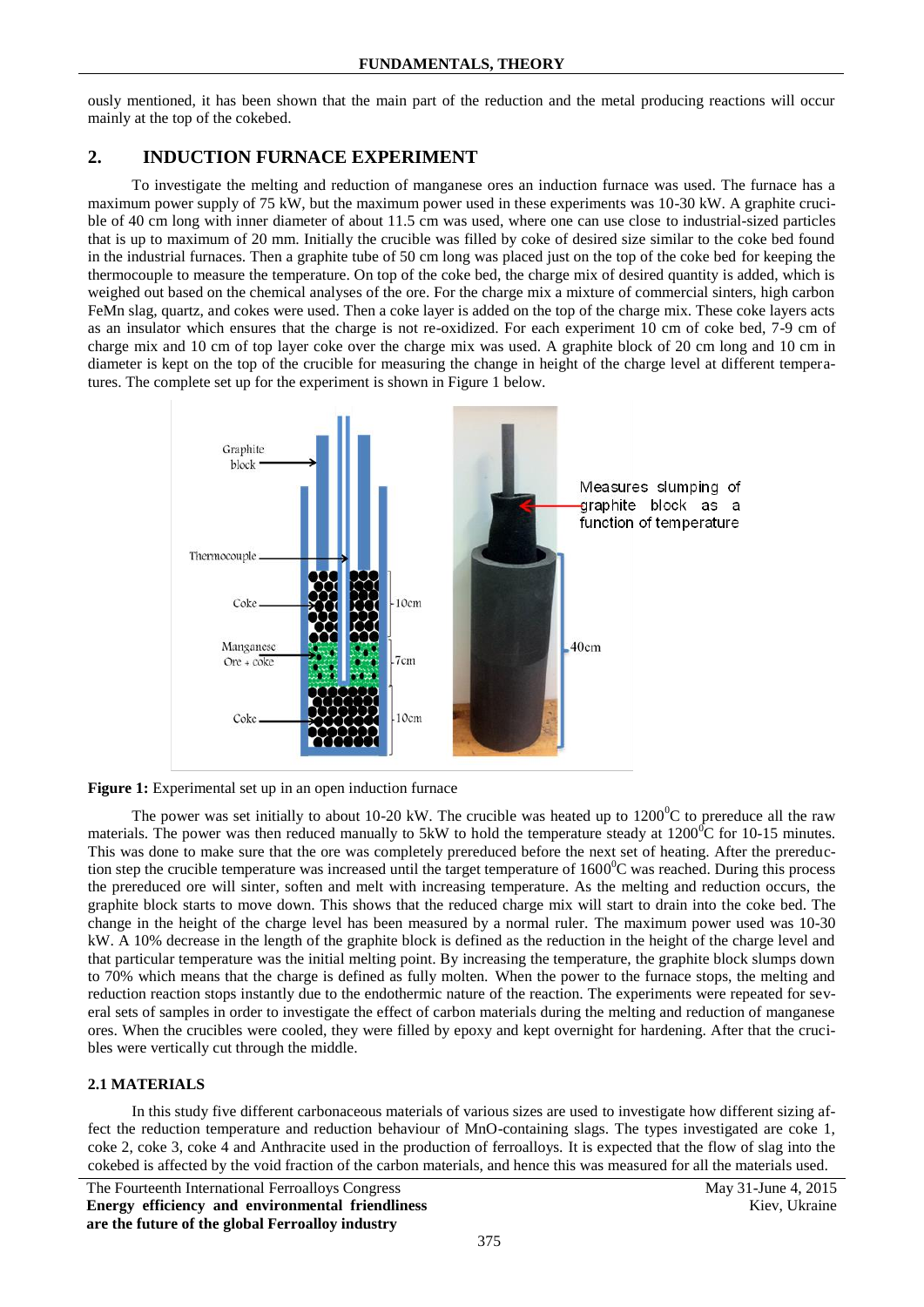The void fraction  $\alpha$  is determined by the bulk density of the cokebed and the particle density of the coke. If we know the bulk density and the particle density we can easily calculate the void fraction which was calculated using the following equation;

$$
\alpha = 1 - \frac{\delta_{bulk}}{\delta_{particle}} \tag{1}
$$

The bulk density, particle density and void fraction of each carbon material are shown in Table 1. While the cokes are quite similar, the void fraction of anthracite is lower than the void fraction when it is compared with the other three.

| Carbon Material     | <b>Bulk</b> density | Particle densi- | Void fraction $(\alpha)$ |
|---------------------|---------------------|-----------------|--------------------------|
|                     | $(kg/dl^3)$         | ty coke         |                          |
|                     |                     | $(g/cm^3)$      |                          |
| $Coke2$ 3-6mm       | 0,749               | 1,82            | 0.59                     |
| $Coke3 5-10mm$      | 0,623               | 1,71            | 0.64                     |
| $Coke3 + 10mm$      | 0,630               | 1,78            | 0.65                     |
| Coke4 3-6mm         | 0,642               | 1,78            | 0.64                     |
| $Coke4 5-10mm$      | 0,745               | 1,78            | 0.58                     |
| Anthracite 5-10mm   | 0.970               | 1,68            | 0.47                     |
| Anthracite $+10$ mm | 1,007               | 1,91            | 0,42                     |

**Table 1:** Calculated void fraction of carbon materials that used in this study.

Industrial raw materials such as sinters, HC FeMn slag, quartz and coke are used as manganese sources for the production of silicomanganese. The calculated equilibrium relations of the slag composition with 52.8% MnO, 30.6%  $\rm SiO_2$ , 7.5%CaO and 7%Al<sub>2</sub>O<sub>3</sub> were analyzed using FACT Sage software which is shown in Figure 2. The phases changed significantly upon heating according to the diagram. A major phase in the HC ferromanganese slag is olivine and Al-spinel at equilibrium. Liquid slag becomes the only phase as observed between  $1300^{\circ}$ C to  $1600^{\circ}$ C according to the diagram.



**Figure 2:** Equilibrium phases of manganese raw material by FACT Sage for a slag with 52.8 wt% MnO, 30.6 wt%  $SiO<sub>2</sub>$ , 7.5 wt%CaO and 7 wt%Al<sub>2</sub>O<sub>3</sub>.

### **3. Results and discussion**

#### **3.1 Slumping results from open induction furnace experiments**

Before carrying out slumping experiments of industrial raw materials with various carbon materials of different sizes, the melting behaviour of manganese ore (Comilog) with and without quartz and industrial manganese raw materials with quartz is verified. This is done in order to validate the SCICE method as well as to confirm the melting temperature of manganese ore with and without quartz which are in quite good agreement with the previously conducted studies [Brynjulfsen, 2013], Figure 3.1a. When an acid oxide is added to a basic oxide the liquidus temperature will decrease. The MnO-SiO<sub>2</sub> phase diagram tells that pure  $SiO<sub>2</sub>$  and MnO has very high liquidus point, when mixed together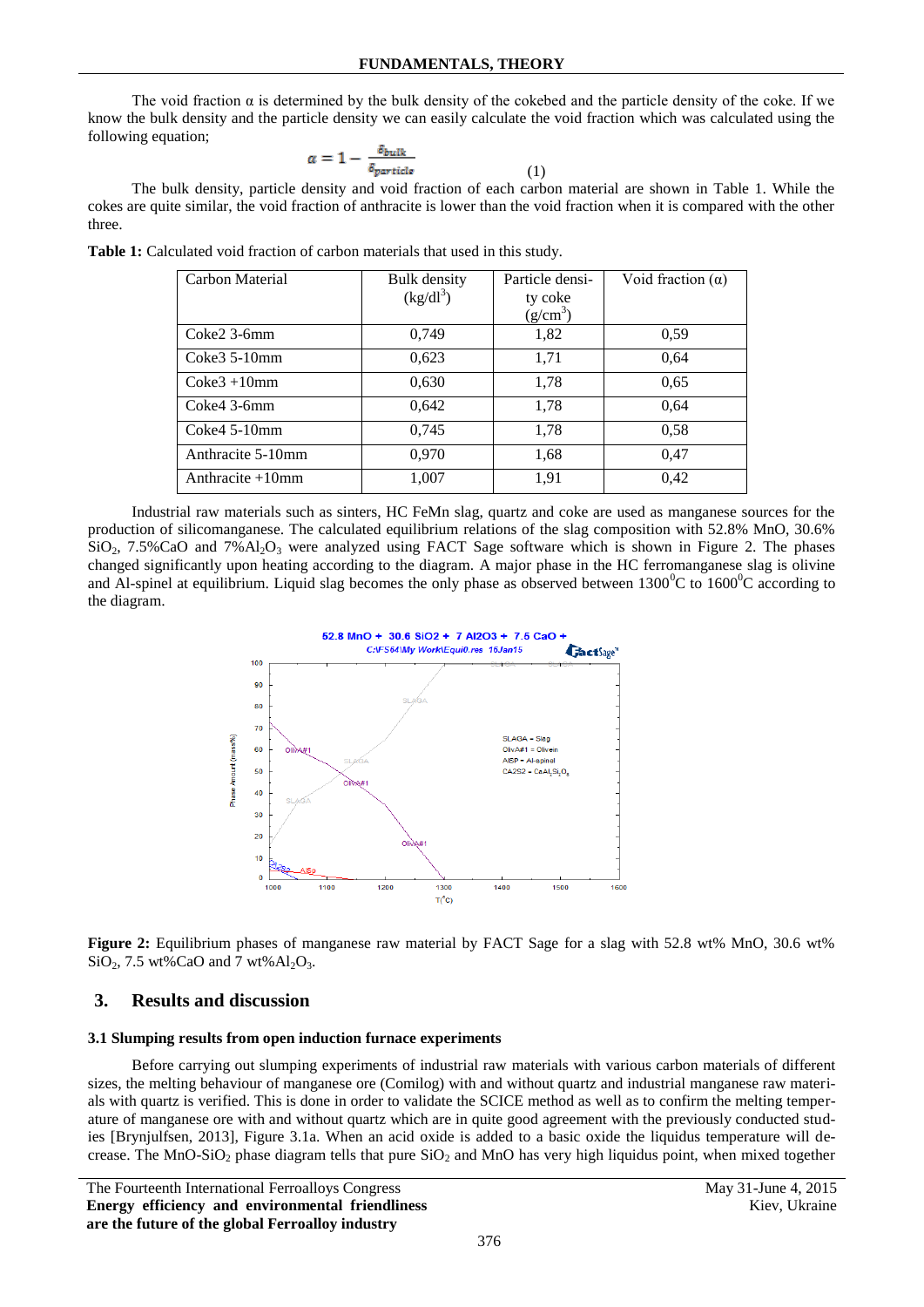the liquidus temperature is decreased which can be seen in Figure  $3.1b^{11}$ . The Comilog ore without quartz gives a low reduction rate and high reduction temperature compared to the other two with quartz. Adding quartz decreased the temperature where the melting started to  $1245^{\circ}$ C from the original  $1340^{\circ}$ C <sup>[6]</sup>. When a manganese source is mixed with right amount of quartz for the production of silicomanganese the temperature needed for melting is lower compared to a manganese source without quartz. In order to get a liquid slag at low temperature the quartz must be in contact with the manganese source and the slag becomes less viscous so it can drain into the coke bed.



Figure 3.1a-Reduction behaviour of manganese ore with and without quartz.



**Figure 3.1b:** Calculated phase diagram for the  $MnO-SiO<sub>2</sub>$  system  $^{[1]}$ .

The effect of using various sizes on the carbon material is shown in Figure 3.2 (a) and (b), Figure 3.3 (a) and (b).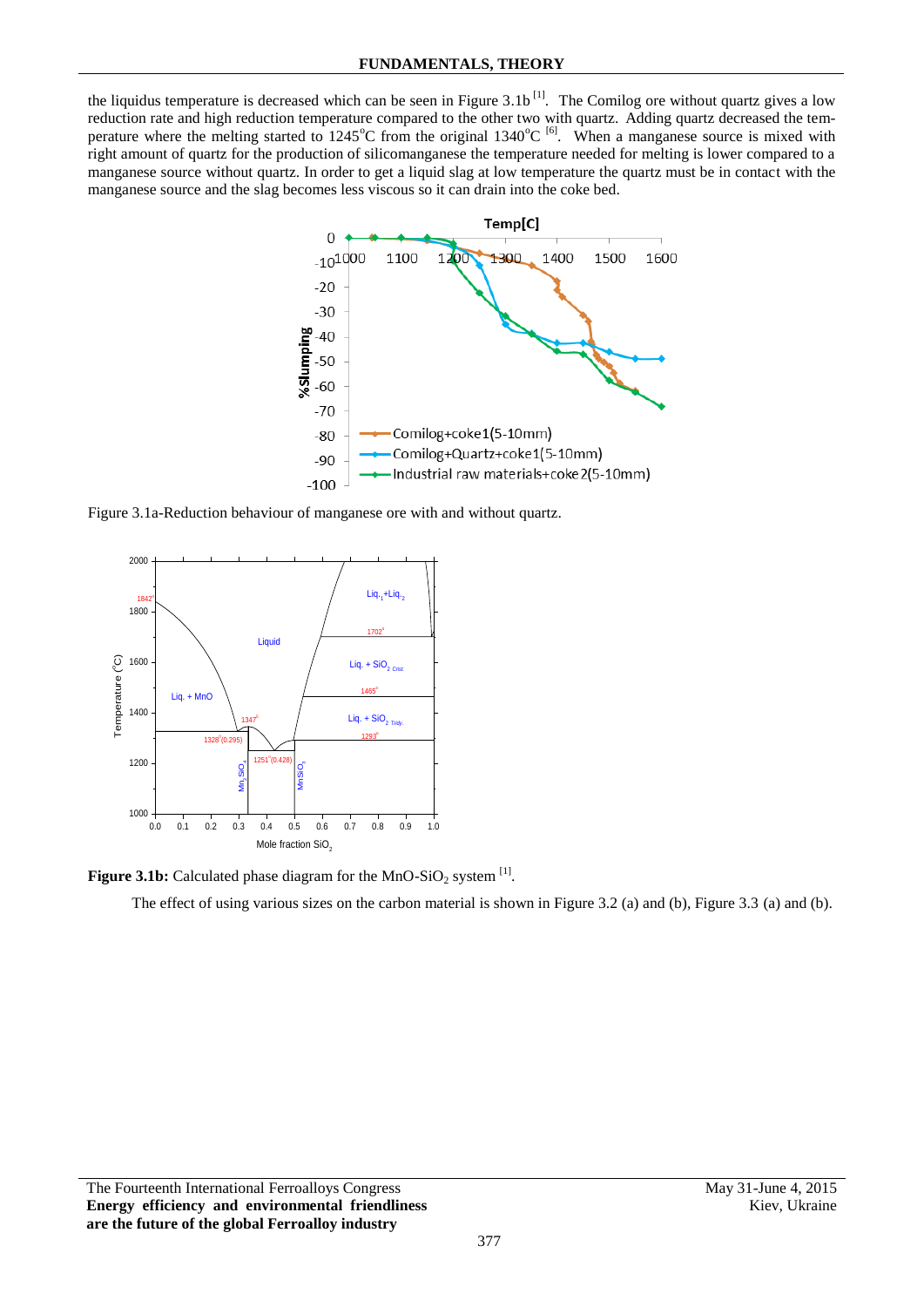

**Figure 3.2(a) and 3.2(b):** Reduction behaviour of manganese raw materials with coke 2 and coke 3 of various sizes.

From the graph 3.2 (a) it can be seen that typically the smaller coke gives a higher flow into the cokebed or actually the same flow at lower temperatures. This is believed to be due to the higher reduction rate of the smaller coke. To confirm this result, the addition of 20% smaller sized coke2 (0-3mm) with charge mix gives even faster reduction. The rate of reduction is lower for larger size coke which can be seen in experiments with larger sized coke (+10mm). Since coke is the common source of carbon for ore reduction, the addition of smaller sized coke in the charge mix will react more during the reduction of MnO containing slags which gives lower reduction. From the graph it can be seen that the melting behaviour and reduction rate is dependent on the size of carbon materials, however the difference between the different sizes may sometimes overlap.

The slumping results from coke3 demonstrated in Figure 3.2 (b) shows the same trend of reduction behaviour as seen in Figure 3.2 (a) that the smaller-sized coke gives higher reduction and lower reduction temperature. The experiments with smaller-sized coke (3-6mm) the reduction is started at between  $1000^{\circ}C$ -1100<sup>°</sup>C. The reduction behaviour in experiments with larger-sized coke (6-10mm and 10-20mm) is quite similar and reduction starts when the temperature reaches  $1200^0C$ .



**Figure 3.3(a) and 3.3(b)** - Reduction behaviour of manganese raw materials with coke4 and Anthracite of various sizes.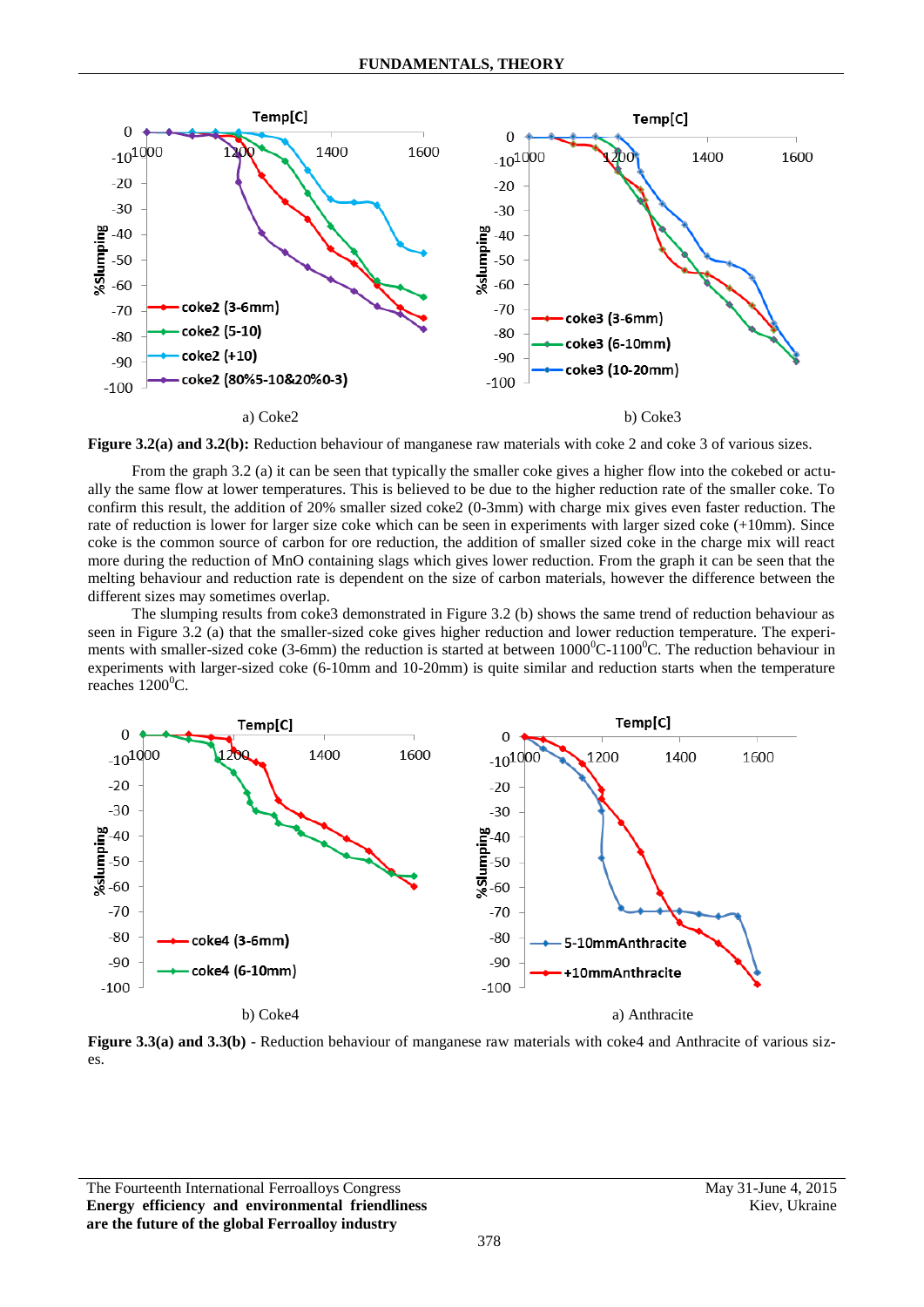From figure 3.3 (a) the experiments with coke4 show that the larger coke size gives faster reduction rate and lower reduction temperature compared with the coke sized 3-6mm. We cannot confirm our results by these two experiments, more experiments will be needed to conclude the preliminary results with coke4.

In figure 3.3 (b) using anthracite, it was observed that the reduction rate of MnO containing slags was higher and reduction temperature was lower with smaller-sized anthracite (5-10mm). Compared with different cokes anthracite shows even lower reduction temperature than coke  $(<1100^{\circ}C$ ). The bulk density, particle density and the void fraction value of the anthracite are different than the coke. The difference in the void fraction is at a range of 0.42-0.47 when compared with the void fraction of the coke of 0.60. Further experiments will be needed to conclude the preliminary

results with anthracite. In general, from all the slumping experiments with different carbon sizes it has been observed that the smaller sized carbon material gives higher reduction and lower reduction temperature. One of the main reasons for this phenomenon is that the ore reactivity may be very high when a manganese source is mixed with carbon materials of smaller size, and is hence more important than the reduced flow into a smaller-sized cokebed.

The amount of metal and slag settled in the bottom of the crucible is higher in experiments with larger-sized coke when compared with the smaller size which can be seen from the crucible cross-sectional pictures (Figure 3.4). This is in accordance with the slumping results. The slag and metal are almost settled down at the bottom part of cokes with larger size, but for cokes with smaller size the slag is not completely drained towards the bottom and is settled near the sides of the crucible.



**Figure 3.4:** Cross-sections of the crucibles from experiments with three differently sized cokes

Different types of carbonaceous materials behave differently during the reduction of manganese raw materials. Comparing three different coke types, the rate of reduction behaviour of MnO-containing slags is higher with type coke 3 than the other two. Interestingly, the rate of reduction of MnO-containing slags is even higher with anthracite. From the overall experiments, though quite small, it was observed a difference between different coke types in manganese reduction experiments which are shown in Figure 3.5 (a) and (b).





The wettability of the various carbon materials was studied. The contact angle  $\theta$ , for reduction by different carbon materials were measured at different reduction temperatures as shown in figure 3.6.

| The Fourteenth International Ferroalloys Congress |  |  |                                                  |  |  |  |
|---------------------------------------------------|--|--|--------------------------------------------------|--|--|--|
|                                                   |  |  | Energy efficiency and environmental friendliness |  |  |  |
| are the future of the global Ferroalloy industry  |  |  |                                                  |  |  |  |

May  $31$ -June 4, 2015 Kiev, Ukraine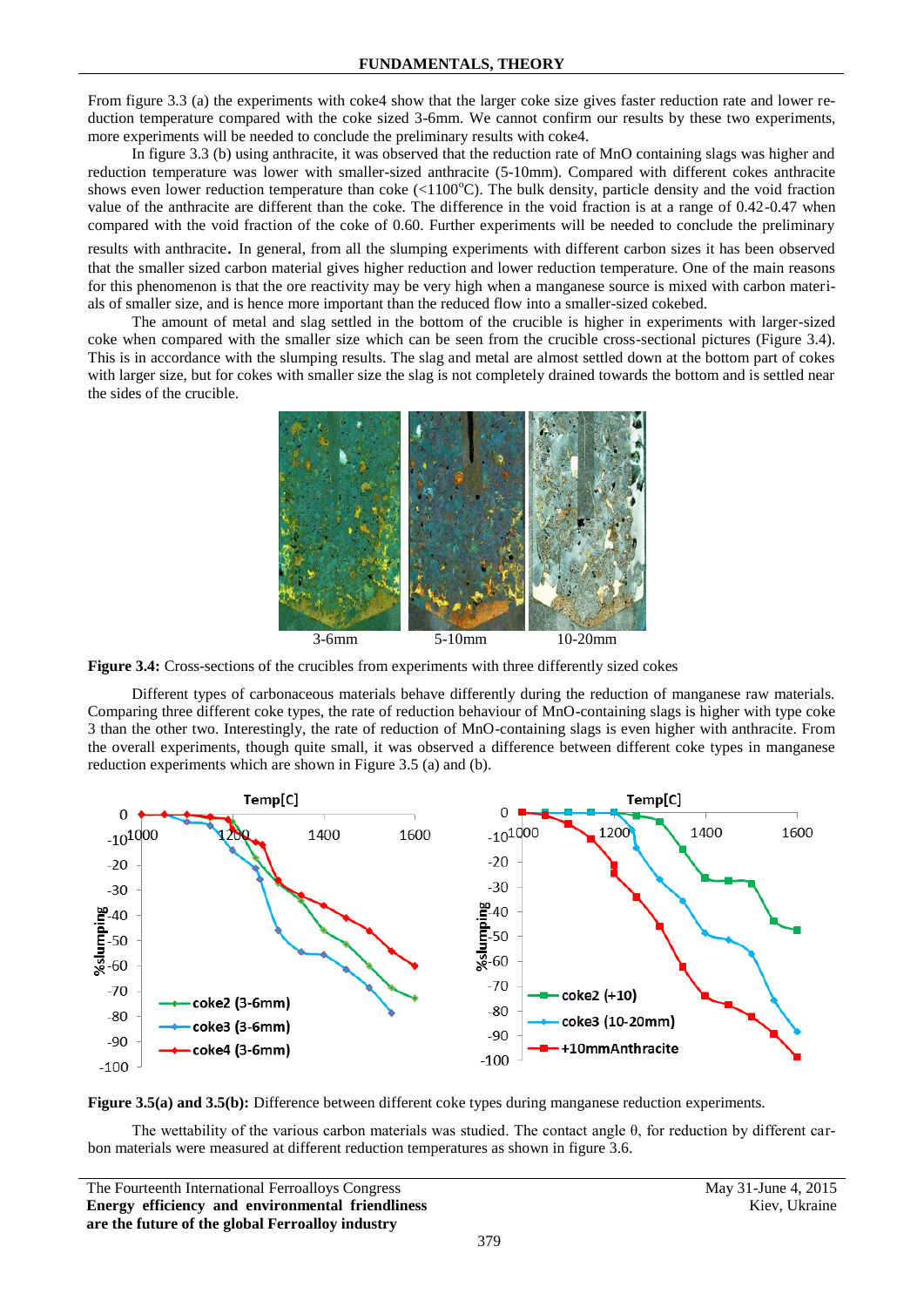It was seen that coke3 has better wetting compared to the other three. This can also be seen in figure 3.6 where the slag is placed at the carbon materials at increasing temperature. The contact angle at the starting point for coke  $3$  is  $134^\circ$ , when the reduction temperature increases the contact angle reduces gradually and reaches below  $100^{\circ}$ . The increased wetting of coke 3 may explain the increased reaction rate and flow compared to coke 2 and coke 4. The melting behaviour of fixed manganese charge with four different carbon substrates from the sessile drop experiments is shown in Figure 3.7.



**Figure 3.6:** Contact angle during the reduction of MnO containing slags on different carbon materials at different temperatures.



The Fourteenth International Ferroalloys Congress May 31-June 4, 2015 **Energy efficiency and environmental friendliness are the future of the global Ferroalloy industry**

Kiev, Ukraine